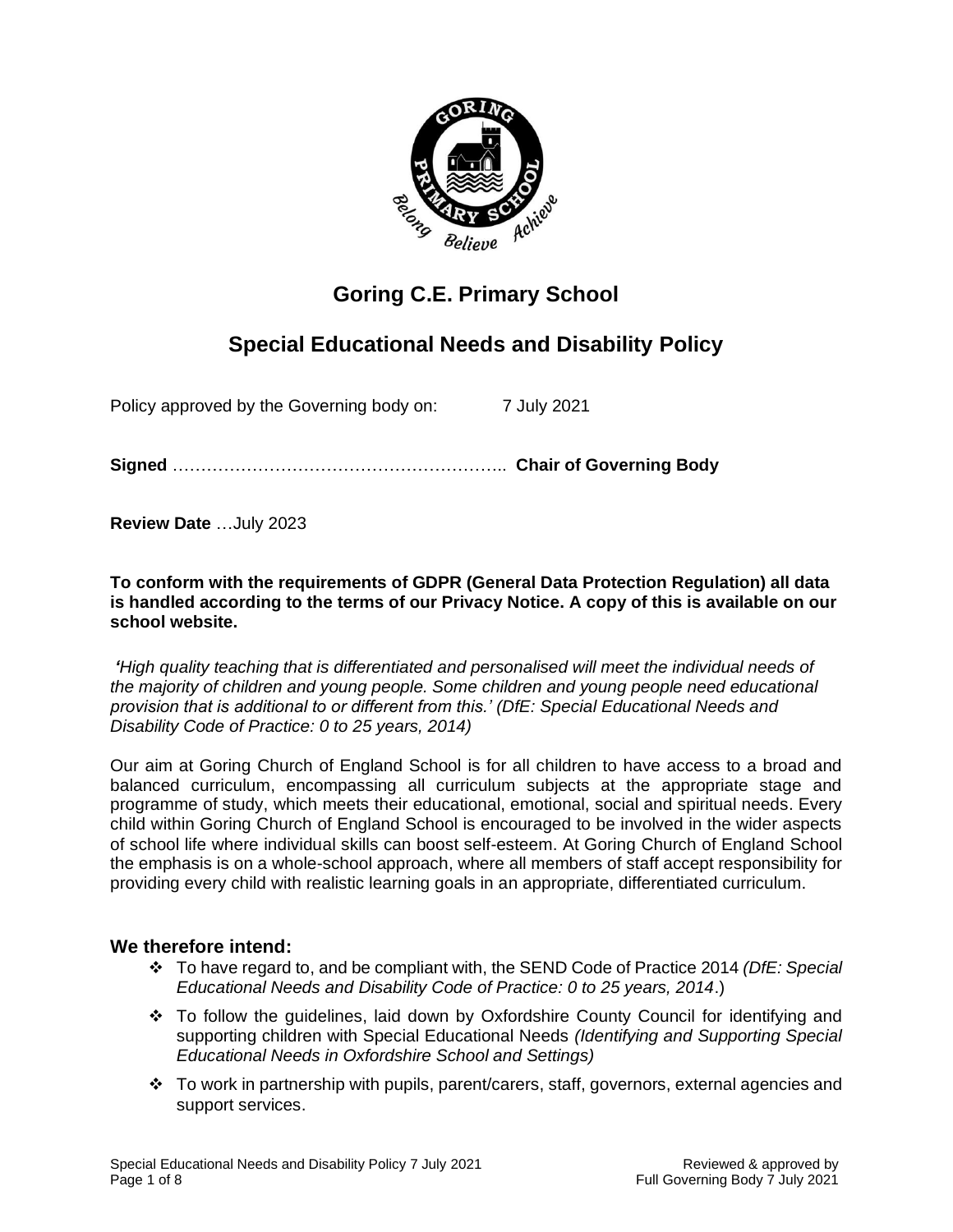- $\div$  That class teachers will use a range of differentiation to provide effective learning opportunities for all pupils.
- ❖ To recognise the importance of early identification; where a child is identified as not making adequate progress, provision, that is additional to or different from that provided as part of the school's usual differentiated curriculum, will be given. If a child is identified as having Special Educational Needs a Pupil Profile will be written, tailored to each individual child's needs. Realistic targets and outcomes will be set and these will be reviewed three times during the academic year. These review meetings will involve the child, parent, teacher, SENCO and external agencies and services, where appropriate. All additional provision is recorded on a school provision map.
- ❖ To enhance self-esteem by setting appropriate, achievable targets.
- $\div$  To use a variety of complementary approaches to support the class teacher and child.
- $\div$  To include the child within the class, wherever and whenever practicable.
- ❖ To make full use of external agencies when appropriate.

# **Areas of Need**

Children will have needs and requirements which may fall into at least one of four areas; many children will have inter-related needs. The areas of need are:

- ❖ Communication and Interaction Needs (C&I)
- ❖ Cognition and Learning Needs (C&L)
	- ➢ Learning Needs (LD)
	- ➢ Specific Learning Difficulties (SpLD) (KS1 onwards)
- ❖ Social, Emotional and Mental Health Needs (SEMH)
- ❖ Sensory and/or Physical Needs
	- $\triangleright$  Hearing Impairment (HI)
	- ➢ Visual Impairment (VI)
	- ➢ Multi-Sensory Impairment (MSI) (Foundation Years)
	- ➢ Physical Difficulties (PD)

# **Identification and Assessment**

A child or young person has a Special Educational Need if they have a learning difficulty or disability which calls for special educational provision to be made for them. A child or young person is considered to have a learning difficulty or disability if they:

'*have a significantly greater difficulty in learning than the majority of others of the same age*; or

*'have a disability which prevents or hinders them from making use of educational facilities of a kind generally provided for others of the same age'.* (*Code of Practice 2014, paras xi-xii)*

A good understanding of a learner's starting points and regular checks on progress are the basis for identifying when a learner is making less-than-expected progress given their age and individual circumstances.

Less-than-expected progress is progress which:

 $\triangleright$  is significantly slower than that of peers starting from the same baseline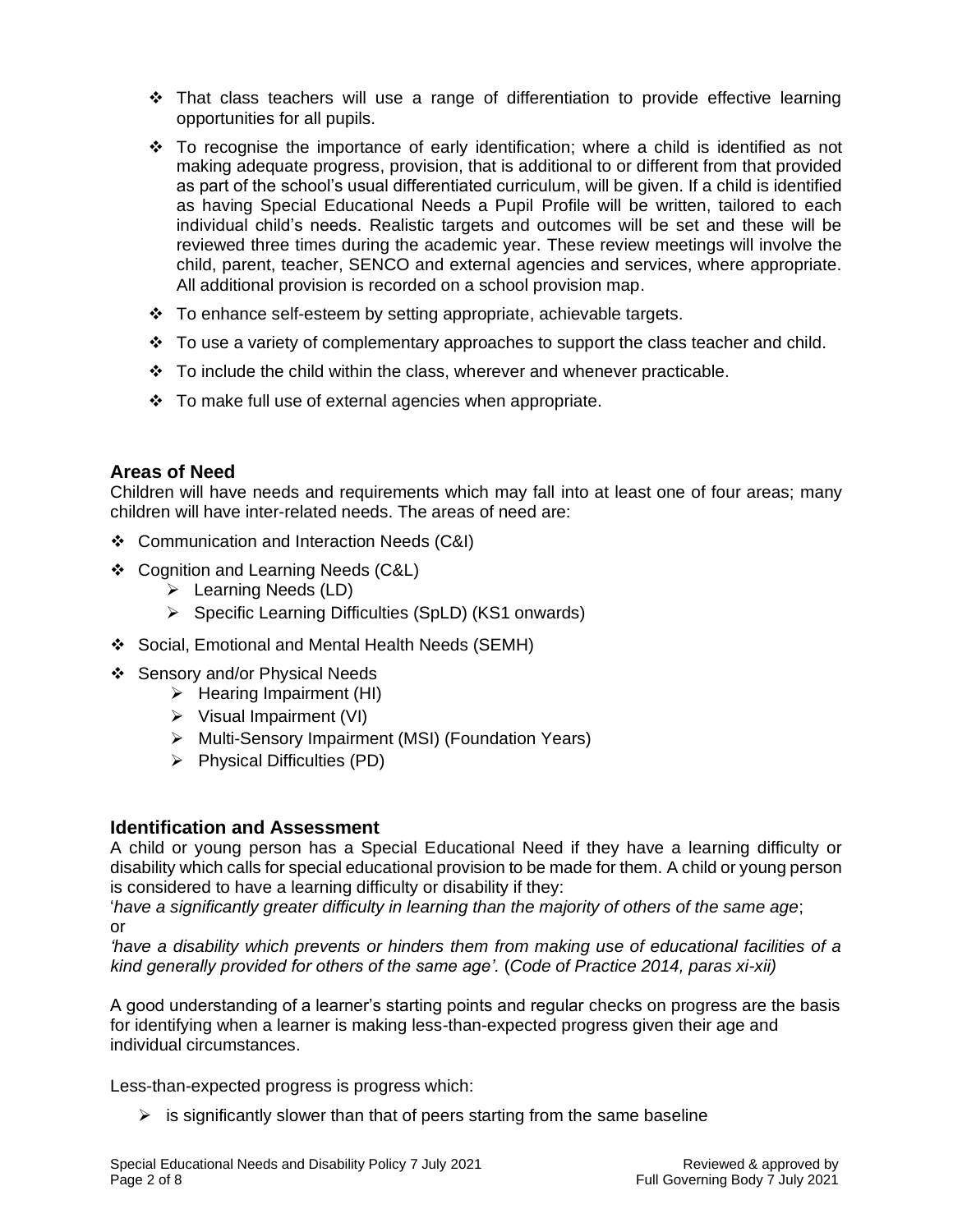- $\triangleright$  fails to match or better the child's previous rate of progress
- $\triangleright$  fails to close the attainment gap between the child and their peers
- ➢ widens the attainment gap. *(Code of Practice, 2014 Section 6.14)*

For many learners who are not making expected progress the precise area of need is not clear at the outset. Some children will have needs that span more than one area.

Special educational provision goes beyond normal differentiated and personalised teaching and learning approaches; it is individualised provision that is additional to, or different from, that made for other children of the same age. The most effective means of closing the gap is through high quality, carefully differentiated and inclusive teaching.

The importance of early identification, assessment and provision for any child who may have Special Educational Needs cannot be over emphasised. The earlier action is taken, the more responsive the child is likely to be, and the more readily can intervention be made, including the delivery of a differentiated curriculum for that particular child. If a difficulty proves transient the child will subsequently be able to learn and progress without additional support. If the child's difficulties prove less responsive to provision made by the school, then an early start can be made in considering the additional provision that may be needed to support the child's progress.

Any of the following may trigger a concern. The child and parent/carer are involved throughout.

- ❖ Parents/carer
- ❖ Child
- ❖ Class teacher assessment
- ❖ Response/ length of time on SEN register
- ❖ External agencies
- ❖ Records transferred from another school
- ❖ Baseline assessments
- ❖ Statutory assessments
- ❖ Pupil tracking data

In identifying children who may have Special Educational Needs their progress can be measured by:

- ❖ their performance monitored by the teacher as part of ongoing observation and assessment
- ❖ the outcomes from baseline assessment results
- ❖ their progress against the objectives specified in the National Curriculum Framework
- ❖ standardised screening or assessment tools.

## **School Model of Assessment and Provision**

Where progress is not adequate, it will be necessary to take some additional or different action to enable the pupil to learn more effectively. Whatever the level of a pupil's difficulties, the key test of how far their learning needs are being met is whether they are making adequate progress.

Adequate progress can be defined in a number of ways, for example:

- ❖ the attainment gap is narrowed between the child and their peers
- ❖ it matches or betters the child's previous rate of progress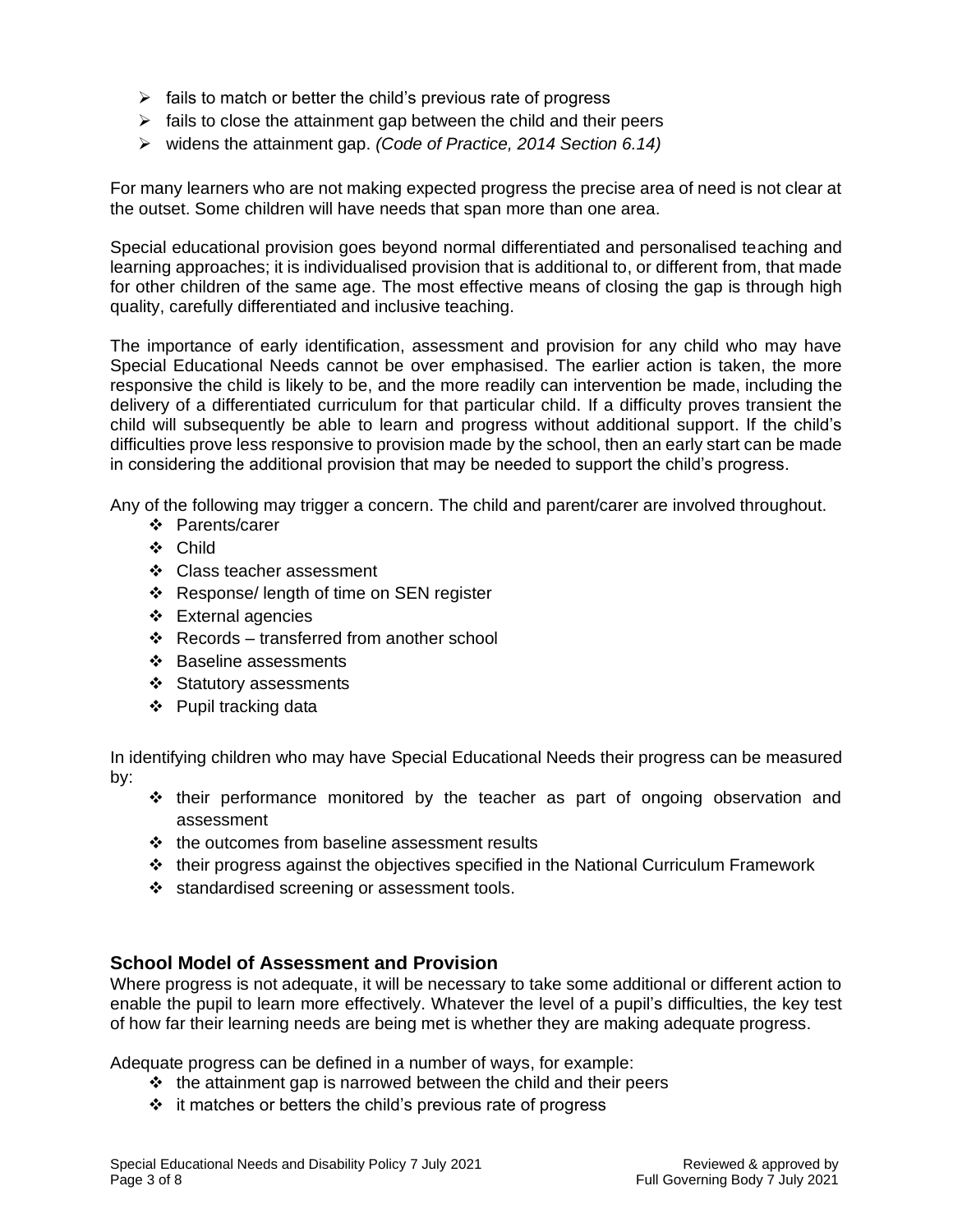- ❖ the child demonstrates an improvement in self-help, social or personal skills
- $\div$  there are measurable improvements in the child's behaviour.

If a child's progress is inadequate the class teacher will provide interventions that are *additional to* or *different from* those provided as part of the usual differentiated curriculum. This is known as SEN Support.

The triggers for intervention could be the teacher's or others' concern, underpinned by evidence, about a child who, despite receiving differentiated learning opportunities:

- ❖ makes little or no progress when teaching approaches are targeted particularly in a child's identified areas of weakness
- ❖ shows signs of difficulty in developing literacy or mathematical skills which result in poor attainment in some curriculum areas
- ❖ presents persistent emotional or behavioural difficulties which are not ameliorated by the positive behaviour management techniques usually employed in the school
- ❖ has sensory or physical problems and continues to make little or no progress despite the provision of specialist equipment
- ❖ has communication and/or interaction difficulties and continues to make little or no progress despite the provision of a differentiated curriculum.

Following a meeting to review a child's Pupil Profile and in consultation with parents, a decision may be taken to request help from external support services. The interventions are a means of matching special educational provision to the child's needs and are therefore part of the continuous and systematic cycle of planning, action and review within Goring Church of England School which enables all children to learn and progress.

# **The Local Offer**

The Local Offer is a parent-focused access point for information on education, health and care services available in Oxfordshire for children and young people from 0 to 25 years with Special Educational Needs. It provides clear, comprehensive and accessible information about the support and opportunities that are available in one location.

<http://fisd.oxfordshire.gov.uk/kb5/oxfordshire/fsd/disabilities.page>

# **The Education, Health and Care Plan (EHC Plan)**

Under the Code of Practice 2014, children with complex Special Educational Needs will be given an EHC Plan and the support outlined in these plans will be provided in collaboration with the Local Authority. The EHC Plan is a legal document describing a child or young person's Special Educational Needs, the provision to meet those needs and the suitable educational placement. It encompasses education, health and social care services from birth to age 25 for those remaining in education. EHC Plans are designed by a single shared assessment and planning process together with the child/young person and family and focus on desired short-term outcomes and long-term aspirations.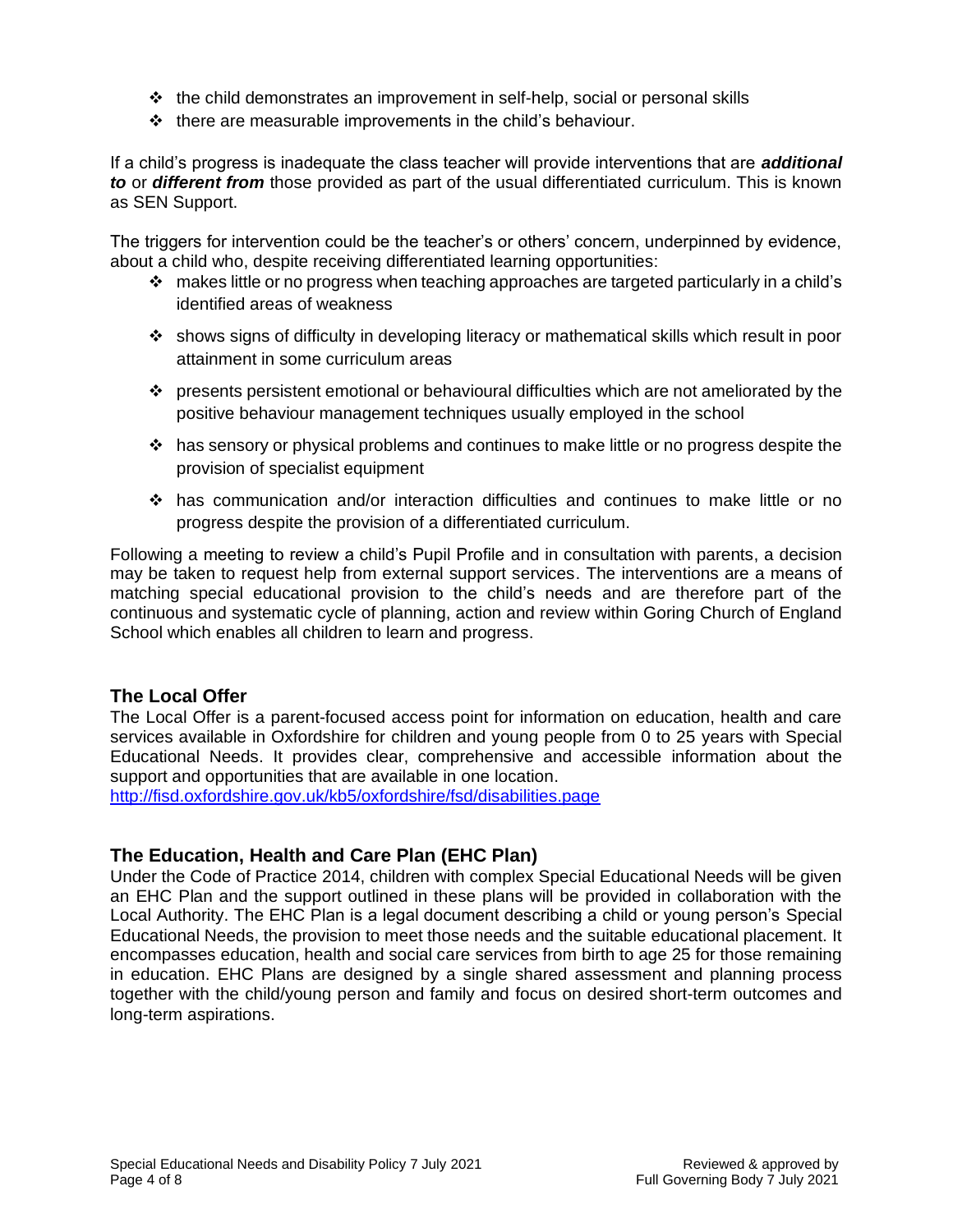## **The SEN Register**

The school maintains a SEN register which contains details of all children identified as having Special Educational Needs. This is confidential. The register is continually being revised and updated.

## **Class Special Needs Folder**

This is kept by the class teacher in the classroom and highlights children who need additional support/help over and above what the class teacher would normally provide in meeting the needs within the class. It contains Pupil Profiles and any other relevant information concerning individual children. This is confidential. Appropriate information will be shared with a supply teacher.

## **Medical Information**

Goring C of E School's pupil database is updated as and when information comes into school. Any major changes are passed on to the teacher immediately (see the Medical Conditions Policy). Medical conditions may have a significant impact on a child's experiences and the way they function in school and if not properly managed could hinder their access to education. Therefore, consultation and open discussion between the child's parents, the school, the child's GP and any specialist services providing treatment for the child will be essential to ensure that the child makes maximum progress.

## **Roles and Responsibilities**

## **The Governing Body**

The governing body, with the Headteacher, decides the school's general policy and approach to meeting pupils' Special Educational Needs. Governors have a duty to ensure that the necessary provision is made for pupils with SEND with regard to the SEND Code of Practice 2014.

## **The SEND Governor**

- ❖ The SEND Governor is the link between the governing body and the school in relation to pupils with SEND.
- ❖ The SEND Governor ensures that governing body is well informed about issues concerning SEND and inclusion.

This is achieved by:

- ❖ informing the governing body about SEND systems and practices in the school and assuring the governing body that the school is compliant with statutory duties
- ❖ helping to raise awareness of SEND issues at governing body meetings
- ❖ ensuring that the notional budget for SEND is appropriately allocated to support pupils with SEND
- ❖ ensuring that all pupils with SEND have access to a broad and balanced curriculum
- ❖ giving up-to-date information to the governing body on the quality and effectiveness of SEND provision within the school
- ❖ helping to review the policy on provision for pupils with SEND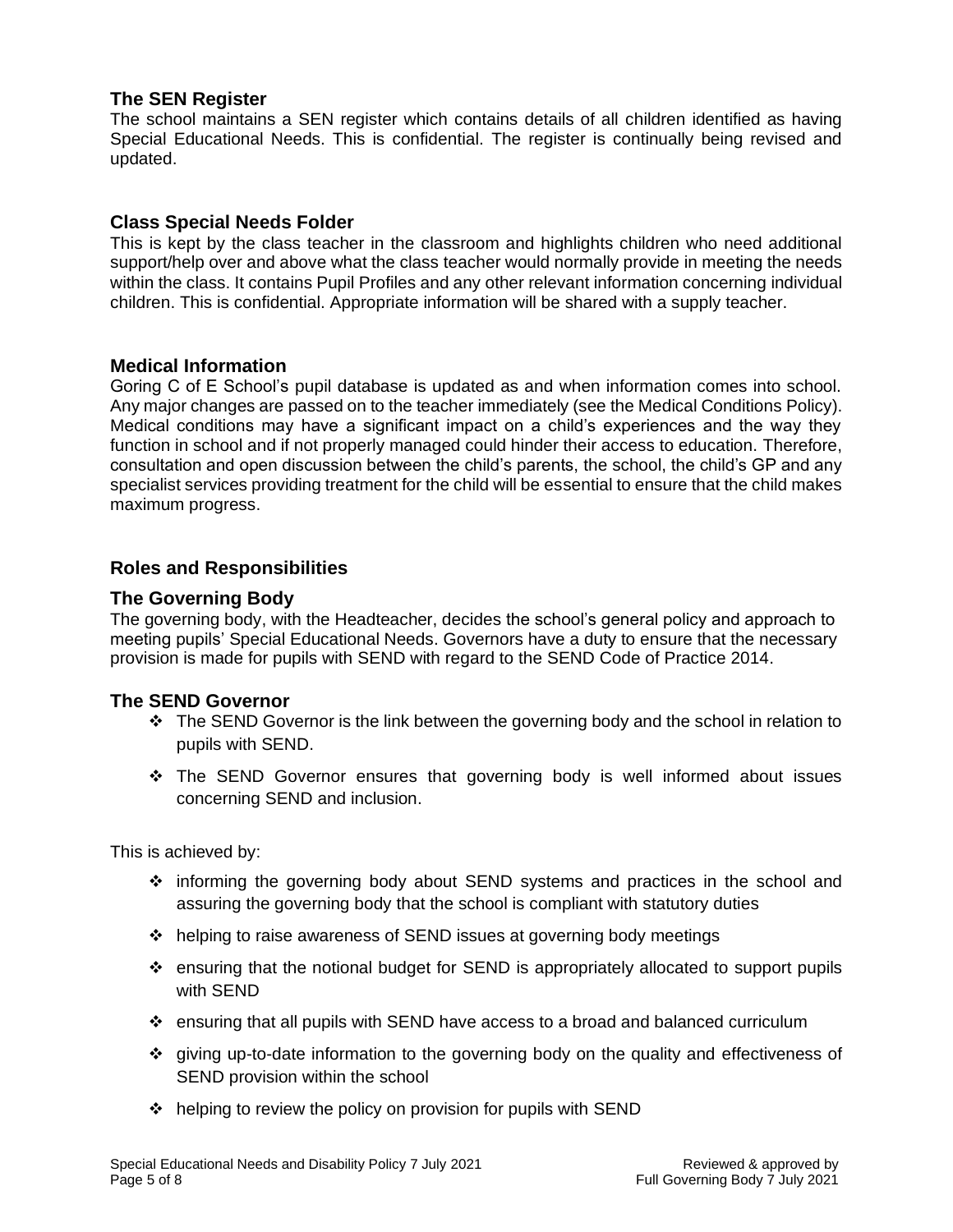- ❖ ensuring that the school has regard to the SEND Code of Practice 2014
- ❖ building a trusting and supportive relationship with the Special Educational Needs Coordinator (SENCO)
- ❖ assuring the governing body that the school website publishes the school's SEND offer in accordance with the latest regulations
- ❖ assuring the governing body that the school's Single Equality Plan is in place and compliant with Equality legislation

## **The role of the Headteacher**

- $\div$  The Headteacher is responsible for the day-to-day management of provision for pupils with SEND and keeps the governing body fully informed about this provision and any issues that may arise.
- $\div$  The Headteacher advises the governing body on policies and practice that address barriers to learning for those pupils with SEND.
- ❖ The Headteacher works closely with the SENCO and ensures that the relationship between the SENCO and other staff is mutually supportive.

## **The role of the SENCO**

- ❖ The SENCO has a role, along with the Headteacher and governing body, in determining the strategic development of SEND policy and provision in the school.
- ❖ The SENCO has day-to-day responsibility for the operation of SEND policy and coordination of specific provision made to support individual pupils with SEND, including those who have EHC Plans.
- ❖ The SENCO provides professional guidance to colleagues and works closely with staff, parents and other agencies.
- ❖ The SENCO is aware of the provision in the Local Offer and is able to work with professionals providing a support role to families to ensure that pupils with SEND receive appropriate support and high-quality teaching.
- ❖ The key responsibilities of the SENCO may include:
	- $\triangleright$  overseeing the day-to-day operation of the school's SEND policy
	- $\triangleright$  coordinating provision for children with SEND
	- ➢ liaising with the relevant Designated Teacher where a looked-after pupil has SEND
	- ➢ advising on the graduated approach to providing SEND support
	- $\triangleright$  advising on the deployment of the school's delegated budget and other resources to meet pupils' needs effectively
	- $\triangleright$  liaising with parents of pupils with SEND
	- $\triangleright$  liaising with early years providers, other schools, educational psychologists, health and social care professionals, and independent or voluntary bodies
	- $\triangleright$  being a key point of contact with external agencies, especially the local authority and its support services
	- $\triangleright$  liaising with potential next providers of education to ensure a pupil and their parents are informed about options and a smooth transition is planned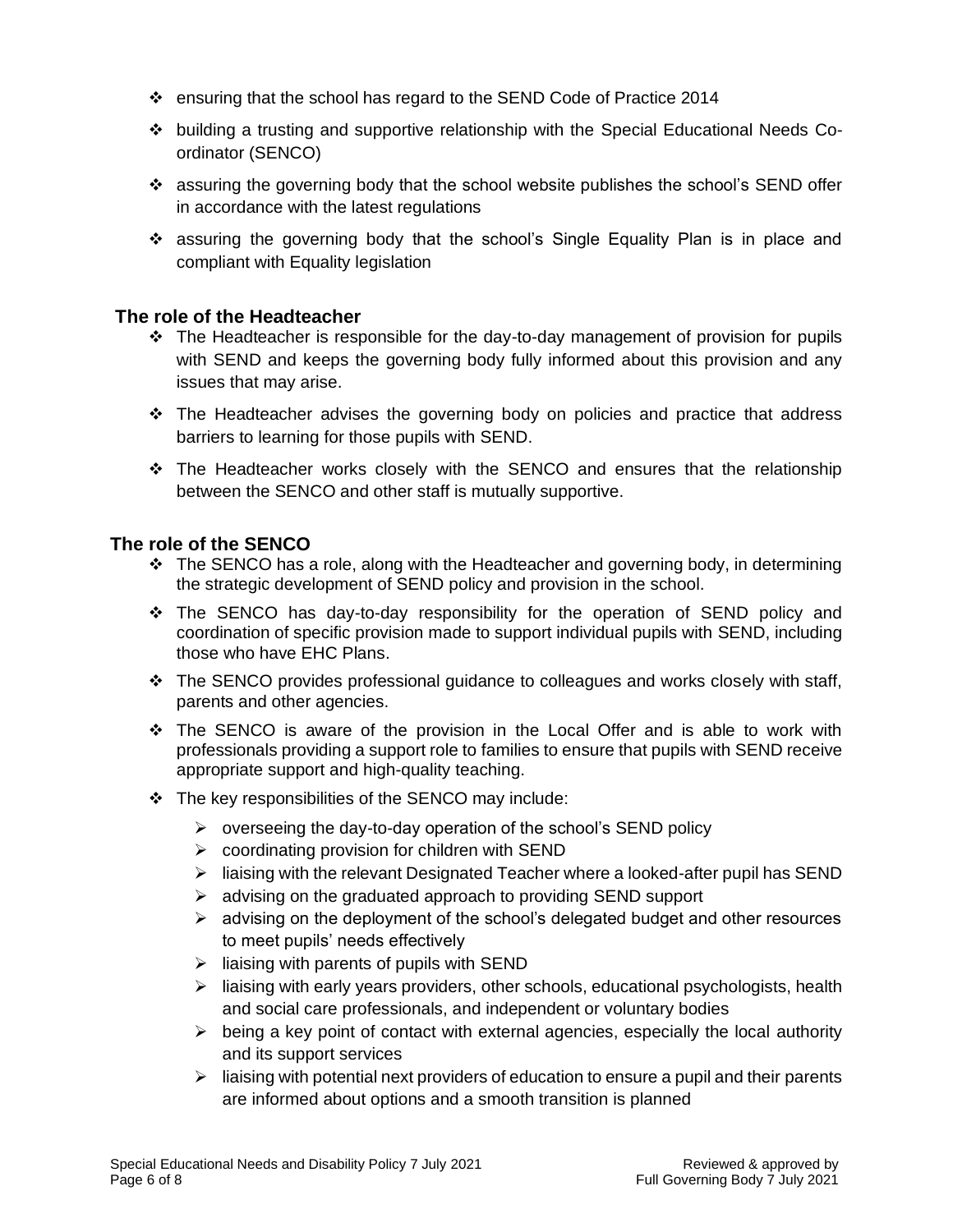- $\triangleright$  working with the Headteacher and school governors to ensure that the school meets its responsibilities under the Equality Act (2010) with regard to reasonable adjustments and access arrangements
- $\triangleright$  ensuring that the school keeps the records of all pupils with SEND up to date

## **Whole-school Staffing**

The class teacher accepts responsibility within their day-to-day management of their class for meeting the needs of all of their children. Teaching Assistants support pupils in every class throughout the school and contribute greatly to the development of children's skills, both academically and socially.

# **Partnership with Parents/Carers (all those with parental responsibility)**

We actively encourage all of our parents to support their child through positive attitudes, providing user-friendly information and effective communication.

To make communications effective we:

- ❖ acknowledge and draw on parental knowledge and expertise in relation to their child
- ❖ focus on the children's strengths as well as areas of additional need
- ❖ recognise the personal and emotional investment of parents
- $\div$  ensure that parents understand procedures, are aware of how to access support and are given documents to be discussed well before meetings
- ❖ respect the validity of differing perspectives and seek constructive ways of reconciling different viewpoints
- ❖ respect the differing needs parents themselves may have, such as a disability or communication and linguistic barriers
- ❖ recognise the need for flexibility in the timing and structure of meetings.

We aim to inform parents as soon as a child is identified as a cause for concern, so that they are fully involved in the school based response for their child and understand the purpose of any intervention or programme of action.

Parents should also communicate regularly with the school and alert us about any issues that may impact on their child's learning or provision.

## **Partnership with Pupils**

We ensure that pupils are fully involved in decision-making related to their personal development. From an early age, children with SEND are actively involved, at an appropriate level, in discussions about their Pupil Profiles, including target-setting and the planning of longer-term outcomes and review arrangements. Children are encouraged to share in the recording process and in monitoring and evaluating their own performance so that every achievement is given a sense of worth, developing confidence and self-esteem.

## **Support Sources**

We have access to and benefit from a wide range of support services and agencies, for example:

- ❖ Educational Psychology Service
- ❖ Early Intervention Service